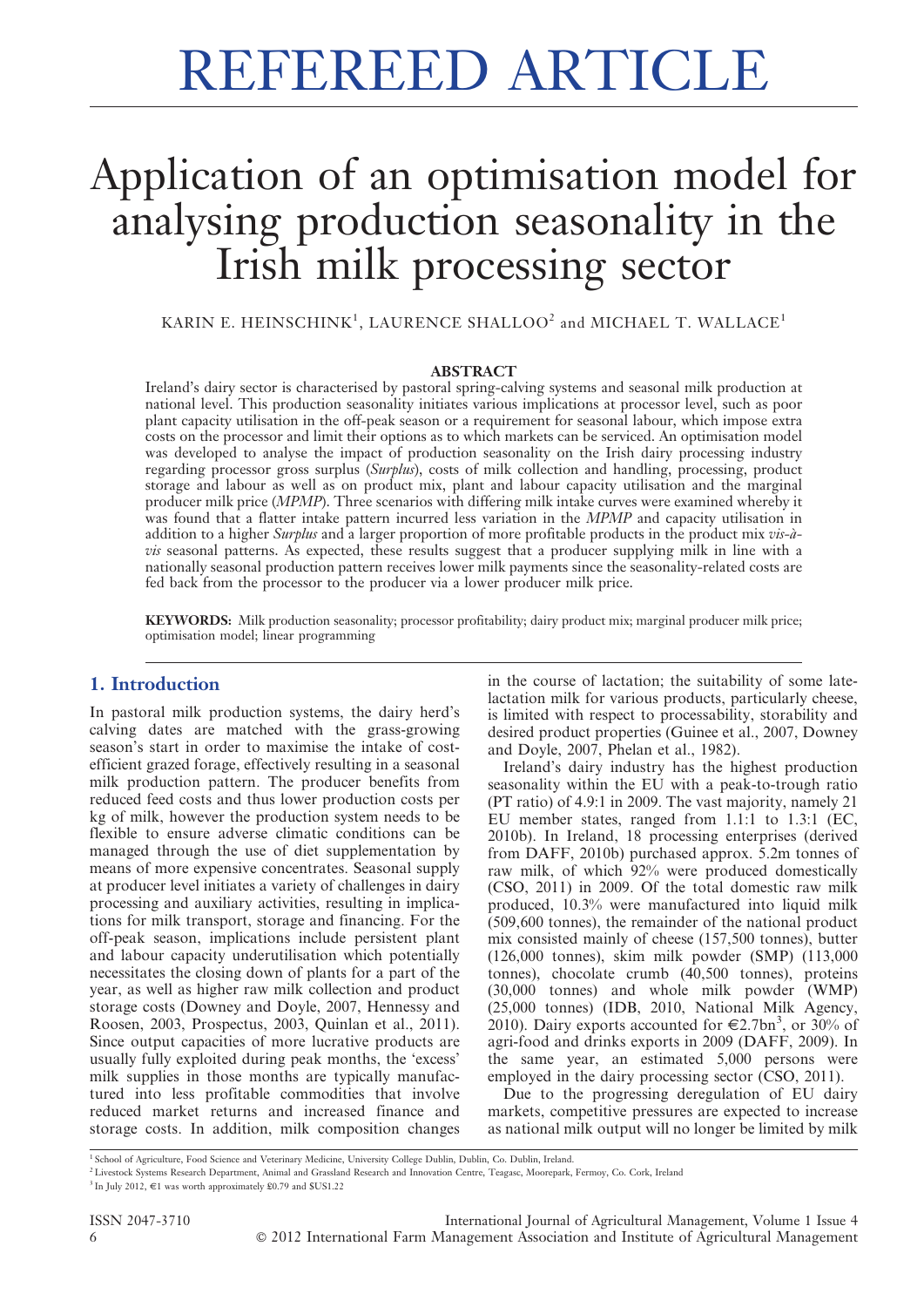production quota post 2014/15 and prices are assumed to settle closer to world market prices. In this context, Ireland has been recommended to examine the implications of milk production seasonality and the future structure of the processing sector (Teagasc, 2009). However, there are contrasting financial implications of seasonality for producers and processors. On the one hand, seasonal milk production is favoured at farm level because it allows producers to minimise production costs by optimising the use of grazed pasture. On the other, seasonality imposes extra costs on milk processors in terms of additional plant capacity to handle peak supplies, poor off-peak capacity utilisation and reduced product mix flexibility. A key challenge concerns how to reconcile these divergent producer-processor interests to formulate a more cohesive strategy that maximises returns to the industry as a whole.

Addressing such issues becomes more urgent in the context of abolition of the milk quota. With expected expansion of milk supplies processors must decide whether investments should be made to further support a seasonal milk production, or whether present capacities could be used more efficiently by means of smoothing milk intake pattern.

The economic sustainability of seasonality in dairy markets has been studied (FAO, 2010, Keane and Killen, 1980) and 2 fundamentally different strategic options with important consequences for the entire value chain have emerged for processors: accepting or evening out a seasonal milk intake curve (Keane, 2010). Maintenance of a seasonal supply profile results in a 'production-led', price-sensitive, commodity-based dairy industry with lower milk production costs on the one hand, but a variety of inefficiencies in the processing and marketing of dairy products on the other. In contrast, a flat milk supply curve facilitates the design of a 'market-led' product mix comprising less pricesensitive, value-added items throughout the year as well as better utilisation of fleet, plant, storage and labour capacities (Downey and Doyle, 2007). This can be achieved by encouraging producers to ensure yearround dairying particularly with the aid of milk price incentives (Harte and O'Connell, 2007) or, where geographically feasible, through imports of raw milk during months of low intake. Both measures raise the costs of raw milk.

The usefulness of optimisation models to solving problems in the agri-food industry has been widely acknowledged. Optimisation techniques have been used at milk processor level for analysing milk pricing mechanisms, the value of milk components, product mix and profitability in dairy processing (Bangstra et al., 1988, Breen et al., 2003, Burke, 2006, Papadatos et al., 2002). However, there has been little, if any, research that has modelled the implications of production seasonality for a milk processor. A few studies have used optimisation techniques to analyse milk production seasonality at farm level. For example, Davis and Kirk (1985) and Killen and Keane (1978) used farm level linear programming models to analyse the economic aspects of changing seasonal milk production patterns in Northern Ireland and the Republic of Ireland, respectively. They concluded that the interdependencies of milk production, collection and processing should be accounted for and that changing the

distribution of milk production is justified only if this resulted in lower costs for the entire system. For example, a flatter milk intake curve may improve the processor's capacity utilisation and profitability throughout the year; however, if the additional production costs caused thereby at farm level exceed the economies at processor level, the authors recommend not to pursue seasonality changes.

Given this context, the objective of this paper is to analyse the financial consequences of seasonality for the Irish milk processing industry. A milk processing optimisation model is presented in which the objective function maximises a dairy processor's annual gross surplus subject to processing capacity and milk intake profile. Scenario analysis provides the opportunity to evaluate the impact of changes in milk production seasonality on processor profitability, seasonality costs, product mix, plant and labour capacity utilisation, marginal milk solids values and marginal producer milk price.

# 2. Method

# Model output

A milk processing model was developed for the analysis of profitability based on various milk intake patterns or processing capacities.<sup>4</sup> The model was formulated as a single-criterion, multi-period linear programming problem which identifies the maximum annual processor gross surplus ( $Surplus$ ,  $\in$ ) and a corresponding optimum production plan at monthly intervals for a time horizon of one calendar year. The optimum production plan maximises the processor's annual Surplus subject to its resource constraints comprising monthly raw milk supplies and processing capacities. Furthermore, the model solution illustrates the impact of milk production seasonality on selected costs  $(\widehat{\epsilon})$ , including raw milk collection and handling, product processing, labour, storage and product mix, as well as the marginal values of the milk solids (SolidsMV,  $\in$ /kg solid) fat, protein and lactose. The SolidsMV allow for calculating the marginal producer milk price ( $MPMP$ ,  $\in$ c/kg raw milk). It should be noted that the price payable to the milk producers is covered by Surplus. The surplus-maximizing product mix is subject to a set of technical constraints addressing, for instance, milk solids contents and output capacities (Figure 1).

### Processor gross surplus, product gross margin and milk collection and handling costs

The objective function (1) calculates  $\overline{S$ *urplus* ( $\in$ ) as the product gross margin generated from the production plan (*Margin*,  $\epsilon$ ), reduced by the variable costs arising from raw milk collection and handling activities  $(CollHandVC, \epsilon)$  and total fixed costs  $(FC, \epsilon)$ .

$$
Max. Surplus = Margin - (CollHandVC + FC)
$$
 (1)

The *CollHandVC* comprise the costs of all raw milk collection, assembly, separation and standardisation activities for the total raw milk volume processed.

<sup>&</sup>lt;sup>4</sup>A technical annex providing a more detailed description of variables and equations is available from the corresponding author upon request.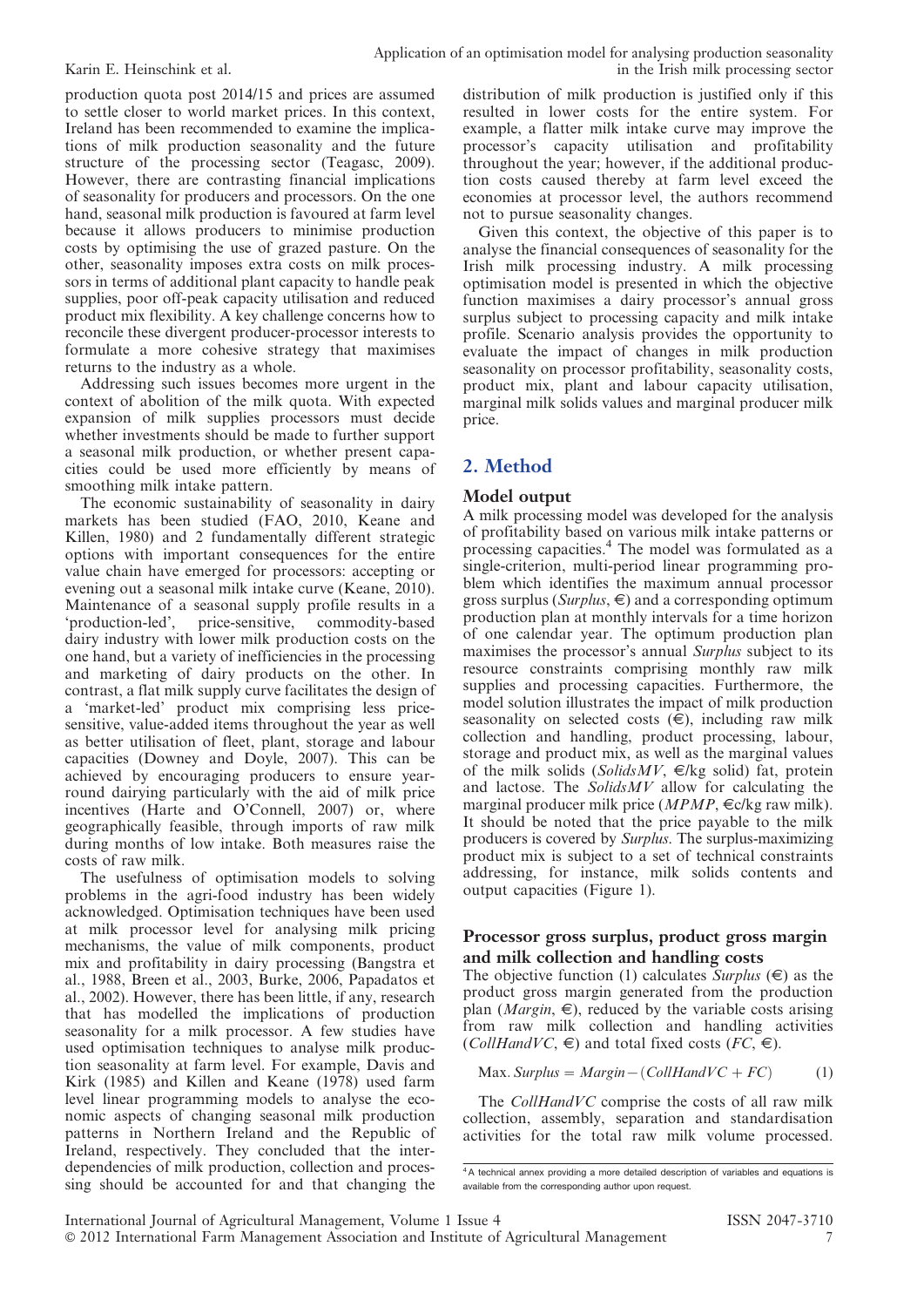Application of an optimisation model for analysing production seasonality in the Irish milk processing sector Karin E. Heinschink et al.



Figure 1: Conceptual framework

*Margin* is defined as sales revenue (SalesRev,  $\epsilon$ ) less variable costs of processing milk into the final product (*ProcessVC*,  $\epsilon$ ), labour (*LabourVC*,  $\epsilon$ ) and product storage (StorageVC,  $\epsilon$ ); where t =monthly time period (2). In the equations listed in this section a subscript  $t$  is used to denote variables or parameters that are defined on a monthly basis in the model. Omission of the t subscript denotes that the variable is determined at the annual level.

$$
Margin = \Sigma_t SalesRev_t
$$
  
- (Process VC<sub>t</sub> + Storage VC<sub>t</sub> + Laboratory (2)

#### Milk solids, input and output capacities

Product yield  $(\overline{Output}, \overline{ł})$  is limited by product composition (SolidsO, milk solids levels in output, kg solids/tonne of output) as well as by the quantity (*Input*, tonnes) and quality (SolidsI, milk solids levels in input, kg solids/tonne of input) of raw milk available for processing.

For each unit of milk solid allocated to a product, the amount of solids available from the milk pool is reduced by 1 unit. SolidsI are determined on a monthly basis in order to reflect the variability of raw milk composition which naturally occurs in the course of lactation. This is particularly relevant in an environment characterised by a seasonal milk supply profile as a dairy processor's production possibilities change during the year due to fluctuating quantities of milk components available for processing and the ability to process some of those components into certain final products.

Furthermore, the model predefines maximum input capacities (tonnes/month) depending on raw milk availability or intake capacity, and output capacities (tonnes/month) for individual products as determined by product processing capacity and marketing considerations.

#### Sales, stock levels and storage-related costs

Due to the perishable nature of milk, a seasonal intake curve will result in a seasonal production of dairy products which is in conflict with a relatively constant demand throughout the year (Killen and Keane, 1978). By dividing total annual output by 12 it is assumed in the model that product sales (Sales, tonnes/month) are constant throughout the year.

Any mismatch between monthly product yield and sales has implications for stock levels and stock-related costs. When product manufacture exceeds Sales, the unsold quantity is put on stock (Stock, tonnes/month), and when product manufacture falls short of demand, the quantity required to satisfy demand is taken from Stock. To account for the opportunity costs of resources tied up in output on Stock (StockFC, stock fixed costs,  $\epsilon$ ), interest is charged based on the variable costs of processing, storage, labour, the value of milk components and the length of storage; where  $o =$  output, product line; s = type of milk solid; ProcessUVC<sup>5</sup> = variable costs of processing input into output per unit of output ( $\in$ /tonne); LabourUVC = variable costs of labour per unit of output ( $\in$ /tonne); StorageUVC = variable costs of storage per unit of output ( $\in$ /tonne); IR = annual interest rate  $(\%)(3)$ .

$$
StockFC = \Sigma_{t} \Sigma_{o} \Sigma_{s} (ProcessUVC_{ot} + StorageUVC_{ot} + LabourUVC_{ot} + SolidsO_{os} \times SolidsMV_{st})
$$
  
+ SolidsO<sub>os</sub> × SolidsMV<sub>st</sub>)  
× Stock<sub>ot</sub> × (IR/12) (3)

#### Labour capacities and costs

The optimum product mix determines the total number of labour hours required, and the work hours available from permanent workforce are specified prior to running the model. When the permanent workforce cannot cover the workload required for the optimum production plan, seasonal staff are hired. Labour by seasonal workforce is all labour required for the product mix less the hours contributed by the permanent staff. Whereas wages paid to the permanent workforce qualify as fixed labour costs (*LabourFC*,  $\epsilon$ ), those payable to the seasonal workforce are considered variable labour costs (*LabourVC*,  $\epsilon$ ).

<sup>5</sup> UVC denotes 'Unit Variable Cost'.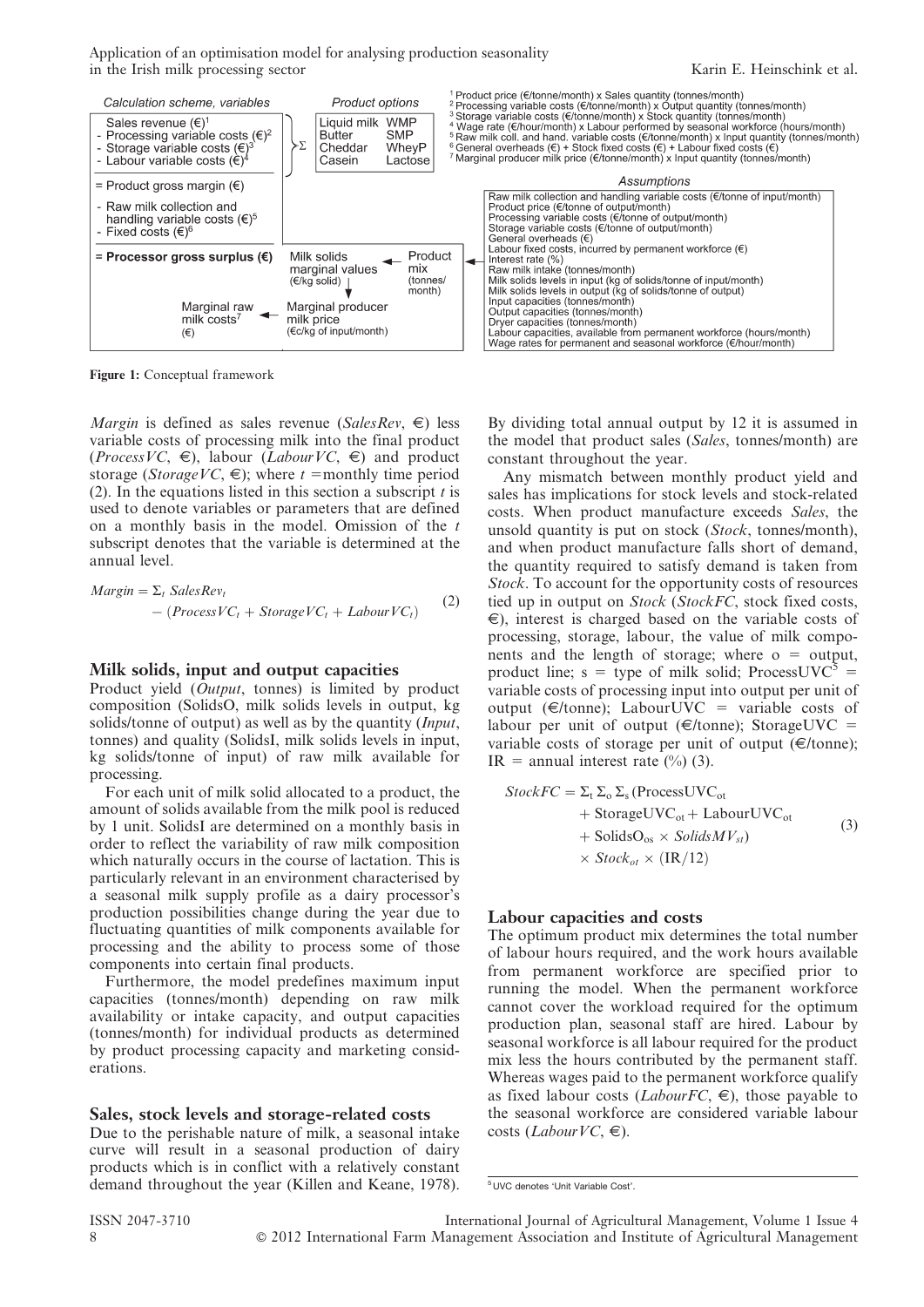# Fixed costs

 $FC (\epsilon)$  are the total of *LabourFC* ( $\epsilon$ ), *StockFC* ( $\epsilon$ ) and general overheads (OverhFC,  $\in$ , such as depreciation of plant and equipment, administration, managerial salaries).

# Milk solids marginal values and marginal producer milk price

The marginal value (MV), or shadow price, of a limiting resource expresses how much can be spent on an extra unit of the resource without reducing the objective value, i.e. the Surplus, when other model specifications remain unchanged. The MPMP ( $\in$ c/kg raw milk) is computed from the SolidsMV as indicated in the model solution, multiplied by the milk solids in raw milk (SolidsI, kg solids/tonne of input), divided by 1000 to scale to kg, and finally reduced by a volume charge  $(Volcharge, \epsilon c/kg$  input) based on FC plus  $CollHandVC$  (4a, 4b):

$$
MPMPt = \sum_{s} (SolidsMVst \times SolidsIst/1000)
$$
  
- *VolCharge<sub>t</sub>* (4a)

 $VolChange_t = (CollHandVC + FC)/\Sigma_t Input_t$  (4b)

# Seasonality costs

A seasonally operated dairy processing plant registers additional costs that could be avoided or reduced with a smooth production profile. These seasonality costs (SeasonalityC,  $\epsilon$ ) are calculated as the difference between key financial results for a scenario with a seasonal milk intake curve and a reference scenario with a smooth milk intake curve  $(\Delta)$ . In this paper, SeasonalityC, which were computed post-optimisation, comprise (a) certain costs arising from the processor's activities (SeasonActivC,  $\in$ ), i.e. raw milk collection and handling, processing, storage and labour, and (b) Surplus foregone due to a less profitable product mix (product mix costs, SeasonMixC,  $\epsilon$ ) imposed by seasonality of raw milk supply. In other words, SeasonActivC stem from the output produced in the individual scenarios (5a), whereas  $SeasonMixC$  originate from the output not produced in the seasonal scenarios vis-à-vis a smooth raw milk intake pattern (5b):

$$
SeasonActivC = \Delta (CollHandVC + ProcessVC + StorageVC + StockFC + LaboratoryC + Laboratory(C)
$$
 (5a)

 $SeasonMixC = \Delta (Surplus - SeasonActiveC)$  (5b)

# 3. Data

# Financial data

Collection and handling costs per unit of raw milk  $(\epsilon)$ tonne) (Table 1) were taken from a milk transport model developed by Quinlan (2011) for Ireland whereby the transport model was run for each scenario as specified in this paper.

Product prices were obtained from price records on national (EC, 2010a) and international (Productschap Zuivel, 2010) markets. An annually standardised wholesale price was computed for manufactured dairy output as the 36 month average from January 2008 to December 2010. The liquid milk price (Young, 2009) was estimated as a percentage of the retail milk price reported for 2009 (63.9%) (derived from Young, 2009, CSO, 2011, National Milk Agency, 2010) (Table 2).

Product variable costs comprised (a) processing: fuel and power, added ingredients, packaging, transport, losses, effluent, interest and other direct expenses, (b) labour and (c) storage. Historical processing cost data (Breen, 2001) were updated for inflation, and, where applicable, adjusted for productivity increases (EC, 2010b, IPCC reports, processor annual reports, CSO, 2011) to 2009 level, and validated via industry consultation. The hourly wage rate of  $\in 21$  charged for both permanent and seasonal workforce was taken from CSO (2011). Storage costs were derived from consultations with milk processors and storage companies (industry consultation).

The interest rate applied to calculating interest on bank loans and opportunity costs of storage was set to 6.8% per annum (derived from processor annual reports).

Overhead costs of the representative processing plant were  $\epsilon$ 3.99m per annum in all three scenarios. This was equivalent to  $\in$ c1.46 per kg of raw milk processed which was regarded as typical for Irish milk processors in 2009 (industry consultation). Overhead costs included depreciation, insurance, rent, R&D, interest, management, quality control and central IT and administration (industry consultation).

# Plant scale

It was decided to specify a synthetic plant for the scenarios modelled which processes the national average of domestic raw milk intake (2009: 273,746 tonnes) while availing of processing capacities which were calculated as product-line averages. For this purpose, the milk pool was specified as total domestic milk intake divided by the total number of processors, and each

| <b>Table 1:</b> Raw milk collection and handling costs |
|--------------------------------------------------------|
|--------------------------------------------------------|

| <b>CollHandUVC<sup>a</sup></b> | <b>Baseline</b><br>€/tonne | <b>Smooth</b><br>€/tonne | <b>Seasonal</b><br>$\in$ /tonne |
|--------------------------------|----------------------------|--------------------------|---------------------------------|
| Jan                            | 21.83                      | 9.73                     | 51.45                           |
| Feb                            | 15.71                      | 9.86                     | 50.01                           |
| Mar                            | 9.42                       | 8.63                     | 11.67                           |
| Apr                            | 7.98                       | 8.45                     | 7.82                            |
| May                            | 7.50                       | 8.26                     | 7.33                            |
| Jun                            | 7.63                       | 8.44                     | 7.64                            |
| Jul                            | 7.92                       | 8.49                     | 7.94                            |
| Aug                            | 8.48                       | 8.68                     | 8.38                            |
| Sep                            | 9.05                       | 8.64                     | 8.78                            |
| Oct                            | 10.81                      | 9.74                     | 10.38                           |
| Nov                            | 14.66                      | 9.90                     | 11.77                           |
| Dec                            | 21.19                      | 9.90                     | 52.44                           |
| b<br>W.avg.                    | 9.73                       | 9.01                     | 10.01                           |

 ${}^a$ CollHandVC = collection and handling costs per unit of raw milk ( $\in$ /tonne/month), adapted from Quinlan (2011).  $^{b}$ W.avg. = weighted average.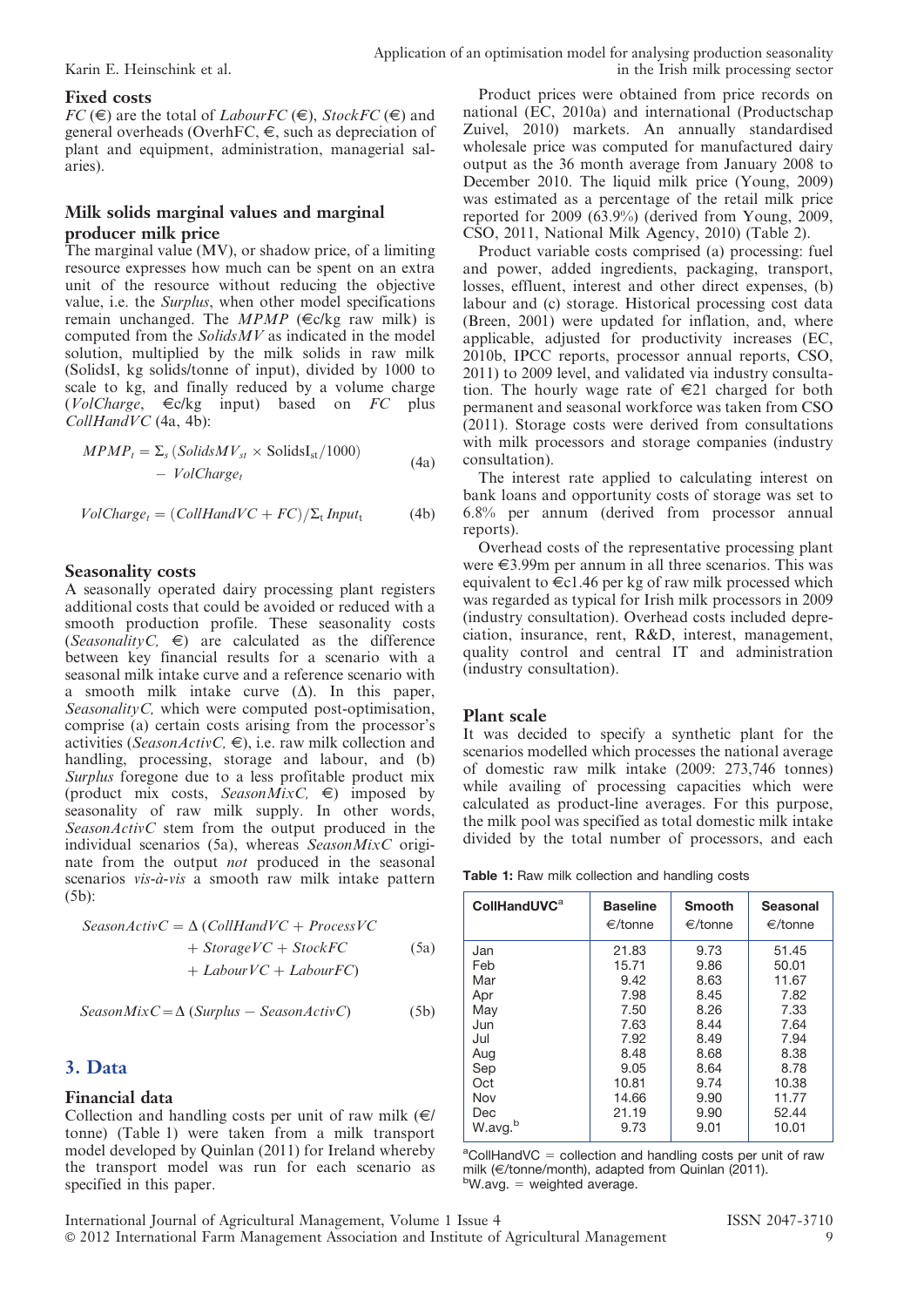Application of an optimisation model for analysing production seasonality in the Irish milk processing sector Karin E. Heinschink et al.

Table 2: Product prices per month, variable costs of processing, labour and storage per unit of output and month; output capacities per month

| Output                  | <b>Product price</b><br>$\in$ /tonne/month | <b>Processing costs</b><br>ProcessUVC<br>$\in$ /tonne/month | Labour costs<br>LabourUVC<br>$\in$ /tonne/month | Storage costs<br>StorageUVC<br>$\in$ /tonne/month | <b>Processing capacities</b><br>tonnes/month |
|-------------------------|--------------------------------------------|-------------------------------------------------------------|-------------------------------------------------|---------------------------------------------------|----------------------------------------------|
| Liquid milk             | 627 <sup>b</sup>                           | 200                                                         | 24                                              | 0.00                                              | 2,831                                        |
| <b>Butter</b>           | $2,620^\circ$                              | 258                                                         | 12                                              | 8.13                                              | 1,050                                        |
| Cheddar                 | 2.759 <sup>c</sup>                         | 306                                                         | 36                                              | 5.80                                              | 1,875                                        |
| Casein                  | $6,480^d$                                  | 241                                                         | 154                                             | 5.80                                              | 357                                          |
| <b>WMP</b> <sup>a</sup> | $2.471^{\circ}$                            | 265                                                         | 71                                              | 3.14                                              | Dry <sup>9</sup> , 298                       |
| SMP <sup>a</sup>        | 1.973c                                     | 217                                                         | 71                                              | 3.14                                              | Drv <sup>9</sup>                             |
| WheyP <sup>a</sup>      | $535^{\circ}$                              | 216                                                         | 71                                              | 3.14                                              | Dry <sup>g</sup> , by-prod <sup>h</sup>      |
| Lactose                 | 577 <sup>d</sup>                           | 250                                                         | 71                                              | 3.14                                              | By-prod <sup>h</sup>                         |

<sup>a</sup>WMP = whole milk powder, SMP = skim milk powder, WheyP = whey powder.<br>**bDorived from Young (2000), NMA (2010)** and CSO (2011).

<sup>b</sup>Derived from Young (2009), NMA (2010) and CSO (2011).

c Prices for the Ireland, average Jan 2008 to Dec 2010 (EC, 2010a).

d Prices for the USA, average Jan 2008 to Dec 2010 (Productschap Zuivel, 2010).

e Prices for the Netherlands, average Jan 2008 to Dec 2010 (Productschap Zuivel, 2010).

f Breen (2001), adjusted for inflation and productivity increases (EC, 2010b, IPCC reports, processor annual reports, CSO, 2011) and validated by industry consultation.

<sup>9</sup>Products utilising drying capacity: WMP, SMP, WheyP.

h By-products: WheyP, Lactose.

product's processing capacity was computed as national output divided by actual number of processors manufacturing the product in question. This approach was chosen to ensure that production capacities would be representative of typical production scales for individual products within the industry.

### Input: Raw milk quantity and composition

The monthly milk volume available for processing was calculated as Ireland's creamery domestic milk intake at national level in 2009 (CSO, 2011) and divided by the number of processors in 2009. The lactation curves (Olori et al., 1999) were applied in order to estimate milk volume and milk composition according to seasonal calving pattern. To accommodate the fact that these levels vary according to stage of lactation and month of calving, a dynamic link was established between milk pool, calving pattern and lactation curves, ensuring that the amount of milk solids available for the production plan was automatically recalculated as soon as the monthly calving distribution changed.

The milk solids types considered in the milk pool and products were fat (FAT), protein (PRO) and lactose (LAC). PRO was further subdivided into casein protein (CPRO) and whey protein (WPRO); non-fat solids (NFS) were the aggregate of PRO plus LAC. The item NFS was introduced to allow for flexibility in product composition where FAT levels are standardised while PRO and LAC levels vary in line with raw milk composition (see milk powders). Hence, total NFS allocated to 1 unit of output remained unchanged while the proportion of PRO or LAC within the NFS collective corresponded to actual levels contained in the milk pool. PRO was subdivided into CPRO (82% of PRO) and WPRO (18% of PRO) (Fox and McSweeney, 1998).

# Output: Product types and composition

A catalogue of 8 product options was specified, including those which are particularly important in Ireland's national product mix: liquid milk, butter, cheddar cheese (Cheddar), casein, whole milk powder (WMP), skim milk powder (SMP), whey powder (WheyP) and lactose (Table 3). PRO and LAC levels in liquid milk, WMP and SMP were allowed to fluctuate in line with monthly raw milk composition as opposed to a standardised product composition for all other items (Breen, 2001; IDB, Dublin, Ireland, personal communication, McCance and Widdowson, 2002) throughout the year. The logic is that, although FAT contents are standardised in the manufacture of liquid milk and milk powders in Irish dairy processing facilities, PRO and LAC levels typically are not; instead, the amount of PRO and LAC contained in the milk pool goes unaltered into the final product (Teagasc, Fermoy, Ireland, personal communication). Unlike the other product options, cheese and casein products only utilise the CPRO component of milk protein only; the remaining WPRO goes into whey, which, is subsequently manufactured into the by-product WheyP (Southward, 1998).

# Input and output capacities

The volume of raw milk to be processed was constrained by the milk pool available (tonnes/month). Likewise, a monthly upper limit was determined for selected manufactured outputs (Table 2). Liquid milk output (tonnes/month) was determined not to exceed 10.3% of the annual milk pool, which corresponds to the proportion of Ireland's liquid market based on domestic milk intake in 2009 (National Milk Agency, 2010), and divided by 12. Butter, cheese and casein were assumed to be constrained by processing capacity which was computed as national product-line average where total output at national level (IDB, 2010) was divided by the number of plants manufacturing these items (derived from DAFF, 2010b), and subsequently divided by 12. WheyP was treated as a by-product of cheese and casein output and thus limited by the volume of whey resulting from cheese and casein manufacture. Monthly WMP capacity was calculated as national WMP output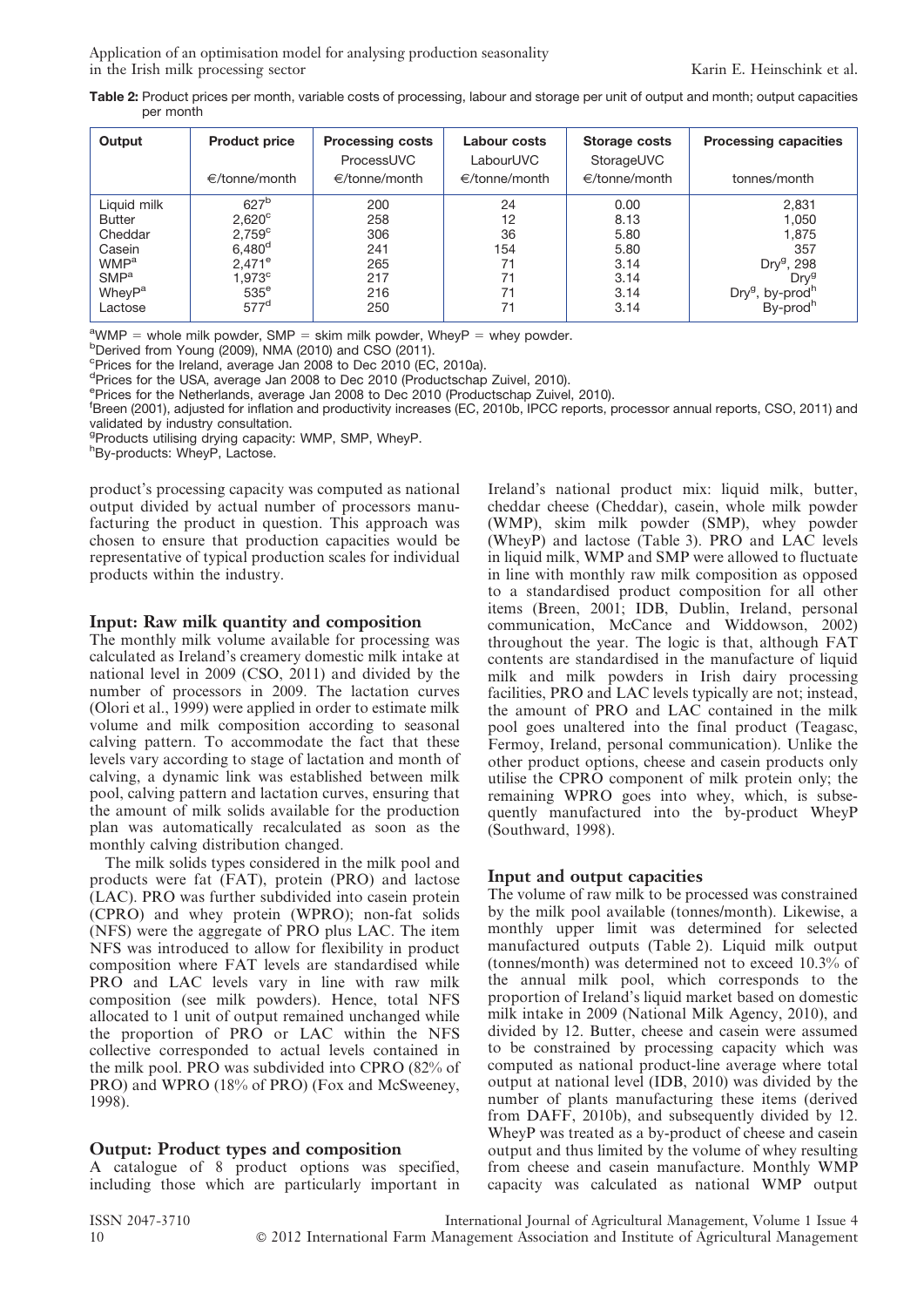#### Table 3: Product composition

|                                                                                                                                                                                                   |                                                       |            |                                     | SolidsO <sup>a</sup><br>kg solids/tonne of output |                |             |
|---------------------------------------------------------------------------------------------------------------------------------------------------------------------------------------------------|-------------------------------------------------------|------------|-------------------------------------|---------------------------------------------------|----------------|-------------|
| Output                                                                                                                                                                                            | <b>FAT</b>                                            | <b>PRO</b> | <b>LAC</b>                          | <b>NFS</b>                                        | <b>CPRO</b>    | <b>WPRO</b> |
| Liquid milk <sup>b</sup><br><b>Butter</b> <sup>c</sup><br>Cheddar <sup>c</sup><br>Casein <sup>c</sup><br>WMP <sup>c,d</sup><br>SMP <sup>c,d</sup><br>WheyP <sup>c,e</sup><br>Lactose <sup>b</sup> | 35.0<br>800.0<br>320.0<br>9.0<br>280.0<br>8.0<br>13.0 | 4.0<br>2.0 | 3.0<br>1.9<br>1.9<br>780.0<br>946.0 | 79.0<br>630.0<br>875.0                            | 260.0<br>900.0 | 122.0       |

<sup>a</sup>SolidsO = milk solids levels in output: FAT = fat, PRO = protein, LAC = lactose, NFS = non-fat solids, CPRO = casein protein,  $WPRO$  = whey protein.

<sup>b</sup>Breen (2001).

c IDB, Dublin, Ireland, personal communication.

<sup>d</sup>WMP = whole milk powder, SMP = skim milk powder, WheyP = whey powder.<br><sup>eMcCance and Widdowson (2002)</sup>

<sup>e</sup>McCance and Widdowson (2002).

divided by the number of WMP-producing plants, and divided by 12. Total output of WMP, SMP and WheyP was capped by drying capacity. Lactose output was restricted by the solids available from the milk pool. All items were allowed to be produced year-round except for cheese: Due to unsatisfactory processability characteristics of some late lactation milk, cheese and its byproduct were automatically excluded from the list of product options in months where the raw milk pool's LAC levels fell below 4.3% (Guinee et al., 2007).

#### Labour capacities

The monthly labour pool from all permanent staff was estimated from Smooth and specified as 11,520 labour hours. For this purpose, the annual labour requirement was divided by 12 and calibrated to identify 72 full-time equivalents per month. One full-time equivalent amounted to 48 work weeks per year at 40 hours per week, equalling 1,920 labour hours per worker per year (Oireachtas, 1997). Smooth was selected for the labour pool estimates as this scenario indicates the work requirement that would be sufficient for processing in a situation with a smooth pattern of milk deliveries. To facilitate additional labour requirements associated with seasonal variation in milk deliveries it was assumed that casual labour (hours) could be hired without restriction.

### Validation

Model structure and assumptions were reviewed in two independent face validation exercises by dairy technologists at Teagasc Moorepark, Ireland's national dairy research centre. A plausible imitation of real-world decisions and processes in Irish dairy manufacturing enterprises received particular attention.

Furthermore, processing cost data were validated in a two-stage process. Firstly, preliminary unit variable processing costs for each product were prepared in consultation with Moorepark dairy technologists based on figures from a survey conducted by Breen (2001). Next, dairy co-operative production managers and management accountants were consulted in order to calibrate the cost data for each product. The experts revised the cost estimates to reach a consensus on a representative set of unit-based costs for each product in and iterative process.

### 4. Scenarios

Three scenarios representing different milk intake profiles were run for a 12-month period from the perspective of a single dairy processing enterprise (Figure 2). In order to identify seasonality-related effects resulting from shifts in the distribution of raw milk intake occurring within one plant, the same plant equipment and labour pool were imposed on all 3 scenarios. Whereas the Baseline scenario reflects a distribution of milk intake typical for the average processor operating in Ireland in 2009, the other scenarios aim at illustrating how a smoother (Smooth scenario) or a more seasonal (Seasonal scenario) pattern affect the processing enterprise's performance. To ensure comparability of the different situations examined, only selected key variables as outlined below were altered from Baseline.



Figure 2: Distribution of raw milk intake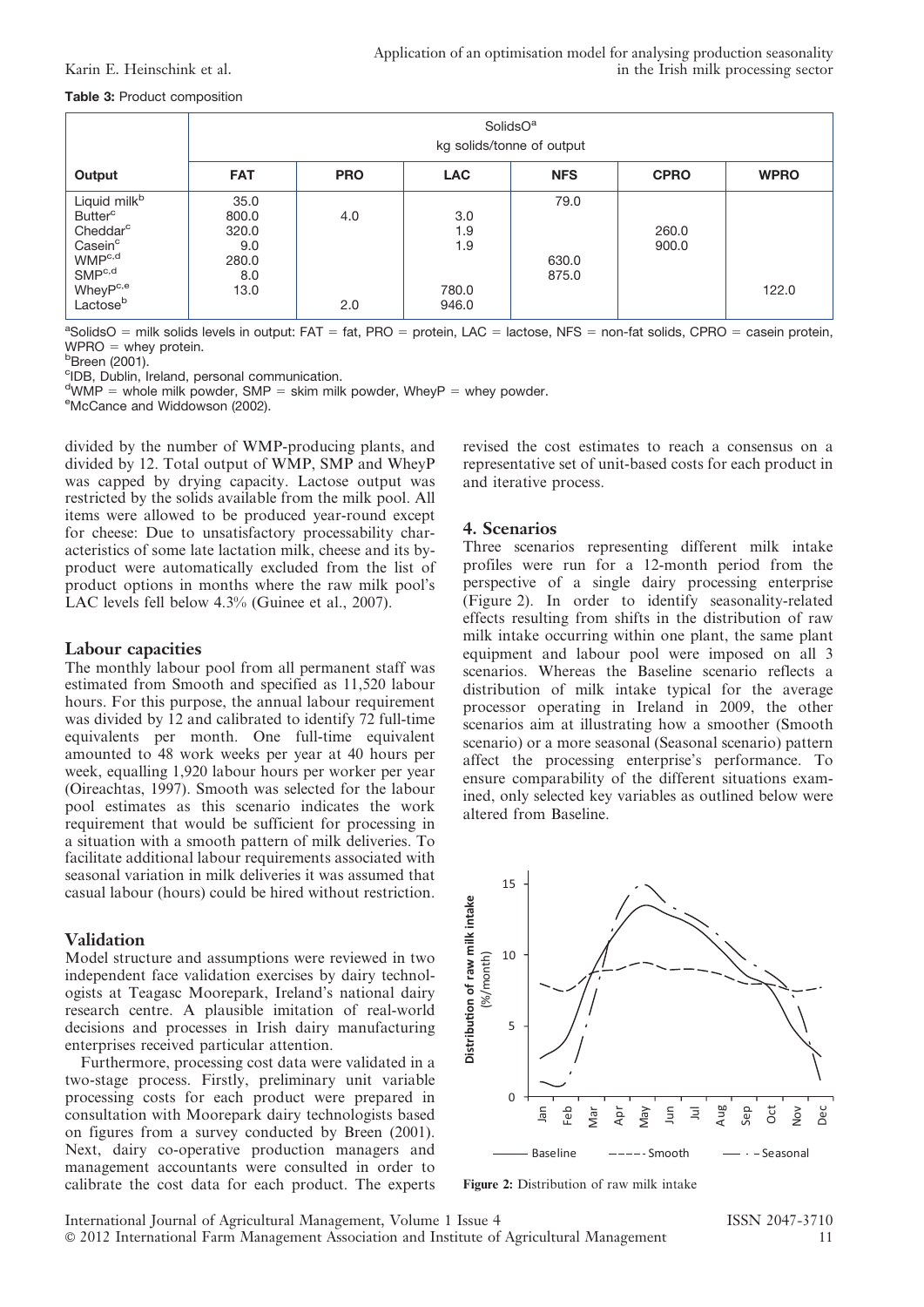# Baseline

The Baseline scenario was characterised by an intake pattern derived from the monthly distribution of domestic milk intake at national level (derived from CSO, 2011) with a PT ratio of 4.9:1 and an annual intake of 273,746 tonnes.

# Smooth

In the Smooth scenario, monthly milk intake varied little (PT ratio: 1.3:1) due to an all year round even calving pattern, allowing for a better utilisation of equipment and workforce in the trough months while deteriorating capacity utilisation in the peak months.

# Seasonal

It has been suggested that Irish dairy farmers should aspire a more compact spring calving pattern, thus reducing feed costs and improving competitiveness (Teagasc, 2009). An intensified calving compaction could result in a more extreme milk supply curve to dairy processors. In Seasonal, milk intake increased more steeply than in Baseline while total milk intake and processing capacities remained unchanged. A sufficient amount of raw milk was available to secure year-round liquid milk production; however, limited milk volumes permitted only minimal production of manufactured dairy products in the trough period (December, January and February).

# 5. Results

Product mix and processing capacity utilisation Liquid milk was identified by the model as the most financially rewarding product, followed by casein, cheddar cheese, WMP and SMP, respectively. Butter and lactose came into the solution with the manufacture of the aforementioned products. WheyP varied proportionally as a by-product of casein and cheese output. The full product portfolio was manufactured in the months of higher intake, i.e. in two months in Seasonal and one month in Baseline whereas Smooth engaged in the manufacture of all products but SMP in three months. Annual results show that the seasonal scenarios included a higher tonnage of milk powders (Seasonal: 1,886 tonnes; Baseline: 1,422 tonnes) as opposed to Smooth (83 tonnes), which manufactured the largest quantity of the most profitable manufactured product casein (Table 4).

Liquid milk capacity was entirely filled in all scenarios and casein capacity was exploited at 75% (Seasonal) and above (Baseline: 87%; Smooth: 100%). Other than that, capacity utilisation was poor in the trough periods; much less output was manufactured in Baseline's and Seasonal's trough periods as opposed to Smooth. It is also shown that during the peak month of May, Seasonal required 1.9 times the dryer capacity as compared to Smooth (Table 5). Overall, the plant modelled in Smooth would manage with considerably smaller capacities due to the absence of milk supply peaks (see discussion).

# Milk solids marginal values and marginal producer milk price

The Solids  $MV$  changed throughout the year due to variations in the product mix and raw milk composition. The minimum to maximum ranges for FATMV and LACMV were similar in Baseline (FAT:  $\in 2.85 - \in 2.99$ ; LAC:  $\in 0.23 - \in 0.36$ ), Seasonal (FAT:  $\in 2.86 - \in 2.99$ ; LAC:  $\in 0.23 - \in 0.36$  and Smooth (FAT:  $\in 2.84 - \in 3.02$ ; LAC:  $\in 0.24 - \in 0.36$ ). Larger variations in the *PROMV* were apparent when juxtaposing the seasonal scenarios and Smooth. Compared to Smooth ( $\in$ 4.47- $\in$ 5.08), the difference between the lowest and the highest value was larger in Baseline ( $\in$ 4.21- $\in$ 5.72) and Seasonal ( $\in$ 4.24- $\epsilon$ 5.73). This reflects that throughout the year, there were periods in the seasonal scenarios in which the capacities were less utilised (i.e. higher MV) or better utilised (i.e. lower MV) (Table 6).

Smooth achieved an annual weighted average MPMP of  $\in$  c24.71 followed by  $\in$  c24.15 in Baseline and  $\in$  c23.33 in Seasonal. Historical data on the manufacturing milk price indicates similar values of  $\epsilon$ c28.15 (3-year weighted average 2008 to 2010) or  $\epsilon$ c22.44 (weighted average 2009) per kg (CSO, 2011). The MPMP is broken down into four elements, i.e. a reward for the FAT, PRO and LAC components and a volume deduction. In all scenarios, the PRO element fluctuated more than the FAT and LAC elements. Also, the PRO element was approx. 60% higher in value than the FAT element (weighted average), and the LAC element was negligibly small. *VolCharge* ( $\in$ c/kg raw milk) was lowest in Smooth ( $\in$ c3.47), higher in Baseline ( $\in$ c3.73) and highest in Seasonal ( $\in$ c3.85) (Table 6). Furthermore, the seasonal scenarios displayed a MPMP curve countercyclical to the milk intake pattern, i.e. lower prices in peak months and higher prices in trough months. There was notably less MPMP variation in Smooth than in the seasonal scenarios (Figure 3).

# Financial performance and seasonality costs

Smooth  $(E103.4m)$  achieved the highest annual  $SalesRev,$  followed by Baseline ( $\text{£102.2m}$ ) and Seasonal ( $\in$ 101.7m). Thus, SalesRev increased with a smoother distribution of milk intake, but differed only to a modest extent. The highest annual Surplus was realised in Smooth ( $\in$ 78.0m), followed by Baseline  $(\text{\textsterling}75.5m)$  and Seasonal ( $\text{\textsterling}74.2m$ ). Logically, the surplus per unit of raw milk  $(\infty kg)$  was higher in Smooth  $(\infty 28.48)$  as opposed to the seasonal scenarios (Baseline:  $\epsilon$ c27.56; Seasonal:  $\epsilon$ c27.11). FC amounted to  $\text{\large $\in$}7.0$ m in Smooth, followed by  $\text{\large $\in$}7.5$ m in Baseline and  $E$ 7.8m in Seasonal. The per kg of raw milk equivalent was  $\epsilon$ c2.57 (Smooth),  $\epsilon$ c2.75 (Baseline) and  $\epsilon$ c2.85 (Seasonal) (Table 6).

The model results show that across all scenarios, the costs in question correlated positively with an increasing degree of milk intake seasonality (Tables 6 and 7).

Table 6 documents that *CollHandVC* amounted to  $\epsilon$ 2.47m in Smooth,  $\epsilon$ 2.66m in Baseline and  $\epsilon$ 2.74m in Seasonal. *ProcessVC* totalled  $\in$ 15.87m in Baseline and were similar in Smooth  $(\text{£}15.81m)$  and Seasonal  $(\text{€16.03m})$ . The model reported total labour costs  $(LabourVC + LabourFC)$  of  $\in 2.97m$  for Smooth, followed by  $\in$ 3.31m for Baseline and  $\in$ 3.43m for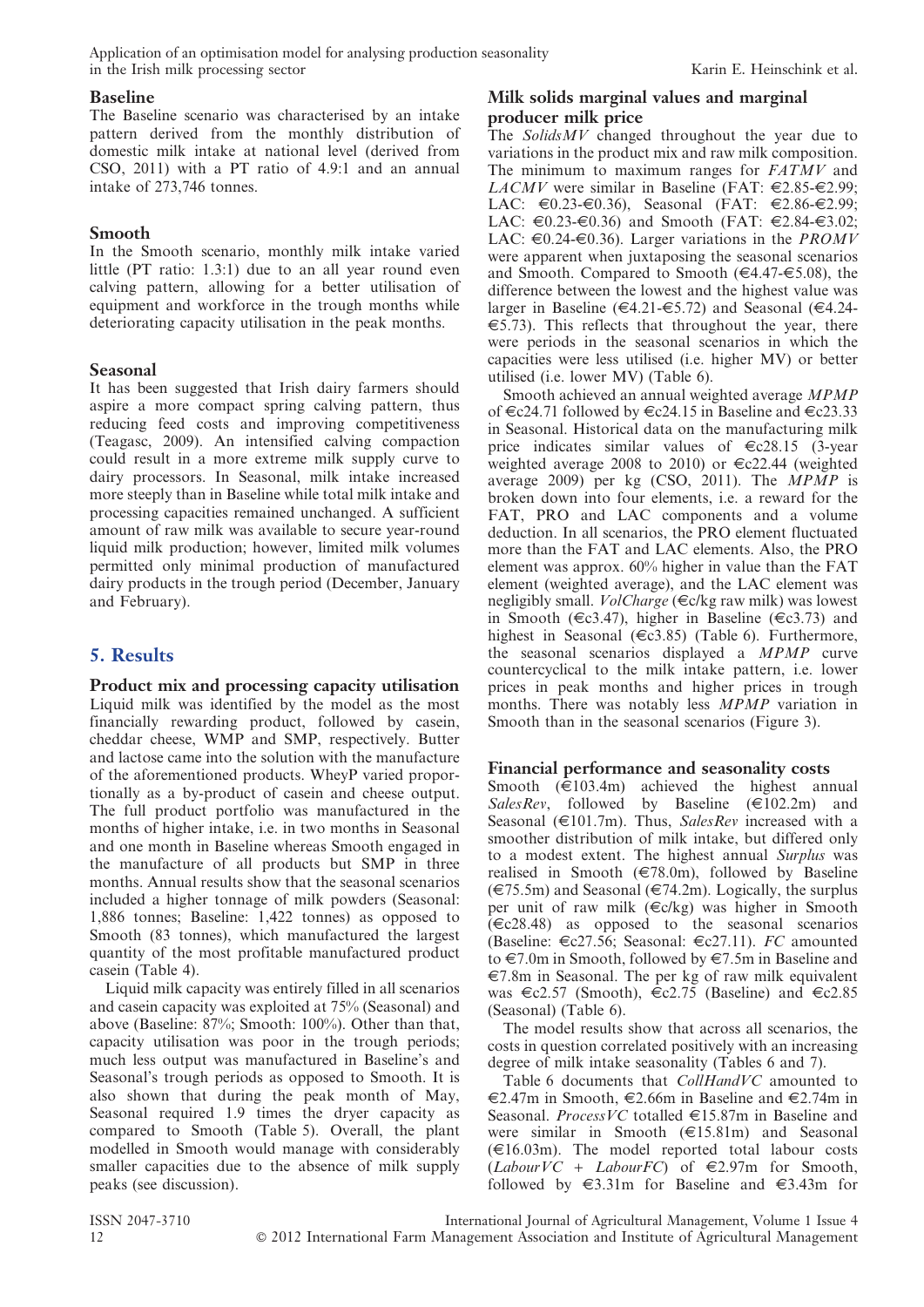|  | Application of an optimisation model for analysing production seasonality |  |  |  |                                     |
|--|---------------------------------------------------------------------------|--|--|--|-------------------------------------|
|  |                                                                           |  |  |  | in the Irish milk processing sector |

| Table 4: Product mix by month                               |                            |                                        |                                   |                              |                              |                                    |                                        |                                 |                              |                                                                                |                            |                            |                                          |
|-------------------------------------------------------------|----------------------------|----------------------------------------|-----------------------------------|------------------------------|------------------------------|------------------------------------|----------------------------------------|---------------------------------|------------------------------|--------------------------------------------------------------------------------|----------------------------|----------------------------|------------------------------------------|
| Output <sup>a</sup><br>tonnes                               | <u>ក្ខព</u>                | Feb                                    | Mar                               | Apr                          | Nay                          | $\bar{5}$                          | ミ                                      | Aug                             | Sep                          | ö                                                                              | $\frac{8}{2}$              | Dec                        | Sum                                      |
| Liquid milk<br>Cheddar<br><b>Baseline</b><br>Butter         | 255<br>2,831               | 2,831<br>405                           | 545<br>745<br>757<br>108<br>2,831 | 569<br>2,831                 |                              | 2<br>2347<br>2347<br>2357<br>2358  | 2<br>8224<br>8247<br>82478             | 2,831<br>571<br>1,529<br>157    | 2,831<br>570<br>1,100<br>357 | 2,831<br>580<br>357<br>357                                                     | 2,831<br>524               | 2,831<br>285               | 33,972<br>6,061<br>11,010                |
| Casein<br>WMP<br>SMP                                        | 140                        | 234                                    |                                   | 1,489<br>7557<br>298         |                              |                                    |                                        |                                 |                              |                                                                                | 329                        | 167                        | 3,726<br>1,300<br>122                    |
| Lactose<br>WheyP<br>Dη                                      | 226<br>48                  | 878<br>26<br>878                       | 927<br>221<br>1,035               | 1,275<br>1,572<br>1,573      |                              | $1,742$<br>$781$<br>$742$<br>$742$ | 1,338<br>246<br>1,636                  | $7,294$<br>$7,294$<br>$1,294$   | 1,093<br>093<br>1,093        | 352<br>363                                                                     | 33<br>38<br>33             | 24<br>25<br>27<br>27       | 12,606<br>11,184<br>1,841                |
| Liquid milk<br>Cheddar<br>Casein<br><b>Butter</b><br>Smooth | 634<br>684<br>357<br>2,831 | 619<br>527<br>357<br>2,831             | 615<br>855<br>357<br>2,831        | 2,831<br>564<br>1,033<br>357 | 1<br>23403<br>534037<br>5357 | 2,831<br>540<br>1,054<br>257       | 2,831<br>565<br>1,039<br>1357          | 2,831<br>572<br>2,962<br>2,957  | 2,831<br>574<br>256<br>357   | 2,831<br>593<br>2,957<br>2,557                                                 | 2,831<br>610<br>628<br>357 | 2,831<br>628<br>557<br>357 | 33,972<br>7,048<br>10,256<br>4,284<br>83 |
| Lactose<br>WheyP<br>WMP<br><b>SMP</b><br>$\geq$             | 8078                       | 825<br>066<br>826                      | 978<br>69<br>180<br>1,047         | 1,061<br>1,068<br>1,068      | $1,141$<br>$1,71$<br>$1,148$ | 1,071<br>166<br>1,071              | <b>92797</b><br>874                    | 1,028<br>155<br>1,028           | 828<br>828                   | 828<br>828                                                                     | 872<br>878                 | 88788                      | 11,734<br>11,817<br>1,881                |
| Liquid milk<br>Seasonal<br>Butter                           | 2,831<br>32                | $\frac{6}{1}$<br>2,831                 | 587<br>124<br>2,831               | 587<br>2,831                 |                              |                                    |                                        | 2,831<br>5747<br>1,747<br>1,857 | 2,831<br>576<br>1,388<br>157 | 2,831<br>591<br>1,092<br>157                                                   | 2,831<br>595<br>617<br>357 | 2,831<br>32                | 5,499<br>12,253<br>33,972                |
| Cheddar<br>Casein<br>WMP<br>SMP                             | ဖ                          | $\overline{\vee}$                      | 357<br>108                        | 1,768<br>357<br>298          |                              |                                    | 2,831<br>567<br>1,767<br>2,88<br>2,768 |                                 |                              |                                                                                |                            | 5                          | 586<br>3,224<br>1,300                    |
| -actose<br>WheyP                                            | — თ<br>თ                   | $\overline{\vee}$<br>$\overline{\vee}$ | 844<br>843                        | 1,405<br>296<br>1,703        |                              |                                    | 1,405<br>275<br>1,703                  | 1,395<br>213<br>1,395           | 1,227<br>1227<br>1,227       | 1,089<br>880<br>1,089                                                          | 298<br>298                 | တ<br>$\overline{\vee}$     | 10,952<br>1,794<br>12,838                |
| δň                                                          |                            | $\overline{\vee}$                      |                                   |                              |                              |                                    |                                        |                                 |                              |                                                                                |                            | တ                          |                                          |
| aWMP = whole milk powder, SMP = skim milk powder, WheyP =   |                            |                                        |                                   |                              |                              |                                    |                                        |                                 |                              | whey powder, $Dry =$ dryer output; results rounded to the nearest whole number |                            |                            |                                          |

International Journal of Agricultural Management, Volume 1 Issue 4 ISSN 2047-3710 ' 2012 International Farm Management Association and Institute of Agricultural Management 13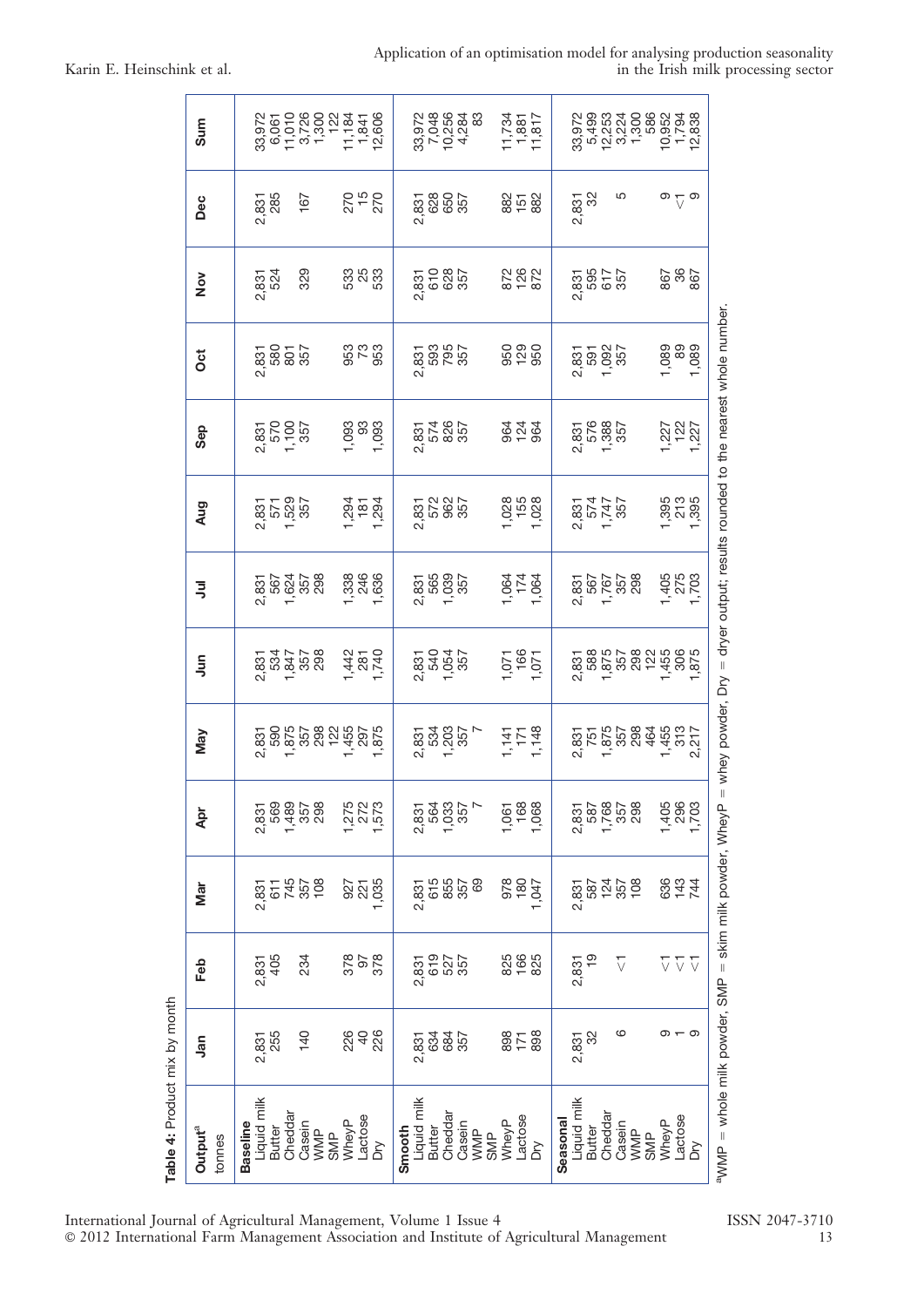Application of an optimisation model for analysing production seasonality in the Irish milk processing sector **E.** The Irish milk processing sector **Karin E. Heinschink et al.** 

| Cap.Ut. <sup>a</sup>     |            | <b>Baseline</b> |     | <b>Smooth</b> |            |     |            | <b>Seasonal</b> |     |  |
|--------------------------|------------|-----------------|-----|---------------|------------|-----|------------|-----------------|-----|--|
| %<br>Output <sup>b</sup> | <b>Min</b> | <b>Max</b>      | Avg | <b>Min</b>    | <b>Max</b> | Avg | <b>Min</b> | <b>Max</b>      | Avg |  |
| Liquid milk              | 100        | 100             | 100 | 100           | 100        | 100 | 100        | 100             | 100 |  |
| <b>Butter</b>            | 24         | 58              | 48  | 51            | 60         | 56  | ∩          | 71              | 44  |  |
| Cheddar                  | 0          | 100             | 49  | 28            | 64         | 46  |            | 100             | 54  |  |
| Casein                   | 39         | 100             | 87  | 100           | 100        | 100 |            | 100             | 75  |  |
| <b>WMP</b>               | 0          | 100             | 36  | 0             | 23         | ∩   |            | 100             | 36  |  |
| Dry                      | 10         | 83              | 47  | 37            | 51         | 44  | Ω          | 99              | 48  |  |

Table 5: Capacity utilisation – minimum, maximum, average

<sup>a</sup>Cap.Ut. = capacity utilisation; Min = minimum, trough month; Max = maximum, peak month; Scenario: Min/Max of raw milk intake  $=$  Baseline: Jan/May, Smooth: Nov/May, Seasonal: Dec/May; Avg  $=$  Output p.a. / (Output capacity p.m.  $\times$  12).  $b$ WMP = whole milk powder, SMP = skim milk powder, WheyP = whey powder, Dry = drying capacity; SMP is limited by the dryer

capacity, WheyP is limited by the dryer capacity, cheddar and casein output; Lactose is limited by its availability from the raw milk pool.

Seasonal. Not only did a more seasonal milk intake curve result in higher total labour costs, but also in a higher proportion of labour costs incurred by seasonal workforce (Labour VC; Seasonal: 15.4%; Baseline: 12.4%; Smooth: 2.3%). Analogously, stock holding costs (StorageVC + StockFC) in Smooth ( $\in$ 0.20m) were considerably lower than in Baseline  $(\epsilon 0.91m)$  and Seasonal ( $\epsilon$ 1.27m). StockFC accounted for the larger proportion of stock holding costs (Seasonal: 71.0%; Baseline: 71.1%; Smooth: 69.7%).

Table 7 shows how Baseline and Seasonal results deviate from Smooth. SeasonActivC amounted to  $\epsilon$ 2.02m in Seasonal and  $\epsilon$ 1.32 in Baseline and are broken down into CollHandVC, ProcessVC, stock holding costs and total labour costs. CollHandVC in Smooth undercut Baseline by 8.0% ( $-\in$ 0.20m) and Seasonal by 11.1% ( $-\in 0.27$ m). Smooth's *ProcessVC* varied very little compared to Baseline  $(-0.4\%)$  and Seasonal  $(-1.4\%)$ . Stock holding costs in Smooth were 78.3% ( $-\epsilon$ 0.72m) below those in Baseline and 84.3% below those in Seasonal ( $-\epsilon 1.07$ m). Finally, Smooth's total labour costs fell short of Baseline by 10.4% and of Seasonal by 13.5%.

In total, Smooth surmounted the Surplus realised in Baseline by  $\in$ 2.51m and in Seasonal by  $\in$ 3.75m (SeasonalityC), which equals SeasonMixC of  $\in$ 1.19m in Baseline and  $\in$ 1.73m in Seasonal.

# **Discussion**

### Financial performance and seasonality costs

The *SeasonalityC* arising to a dairy processing business were subdivided in this paper into costs arising from (a) activities related to the processor's production plan, which include raw milk collection and handling, processing, stock holding and labour, and (b) a product mix which is less profitable than the Smooth scenario's mix. A higher degree of milk intake seasonality resulted in higher SeasonalityC and a lower Surplus.

The Surplus figure represents the amount available for covering the milk payments and the retained processor profit. Smooth registered the highest Surplus followed by Baseline and Seasonal, respectively. The main reason for these variations is a different distribution of milk intake caused by the underlying calving pattern which determines product mix choices and the SeasonalityC. However, the financial net benefit of smoothing out the milk intake curve was relatively minor: SeasonalityC resulted in  $\in$ 2.5m less for Baseline and  $\epsilon$ 3.8m less for Seasonal when compared to Smooth which registered a Surplus of  $\in 78.0$ m. In practice, switching to an even supply would involve milk price adjustments to incentivise non-seasonal production by which the reported benefits may quickly dissipate.

Regarding the SeasonActivC, CollHandVC were lower in Smooth compared to the seasonal situations as the fleet was used more efficiently off the peak periods, which is reflected in the lower raw milk collection and transport costs. Despite ProcessVC similar across the scenarios, underutilisation of processing capacities in the seasonal situations were apparent; this is explained by low milk supplies in the winter months. Total labour costs (*Labour VC*, *Labour FC*) were also comparable, whereas abundant milk supplies in the summer months required the processor to hire casual workforce (LabourVC). Extra stock holding costs (Storage  $VC$ , Stock $FC$ ) were caused by the disparity between production (Output) and sales (Sales) levels in the peak season caused by larger output quantities to be put on stock (Stock). The stock holding costs accounted for the second largest item in the SeasonalityC calculation. Overall, however, the variation of the SeasonActivC across the scenarios was modest and the advantage of Smooth over the other scenarios  $(-\epsilon 1.3m$  relative to Baseline;  $-\epsilon 2.0$ m relative to Seasonal) is not likely to justify a massive restructuring of the entire industry. SeasonMixC emerged as the single largest seasonalityrelated cost. The SeasonMixC could be reduced by aiming at a product mix more similar to the Smooth scenario's production plan but this was not possible due to the seasonal distribution of raw milk intake. Implications of potential product mix and plant capacities changes are addressed below. Overall, whereas the *SeasonalityC* are small in a quotaconstrained market, it should be noted that they may become a rather critical issue in a liberalised milk market which may give impetus for a strategy change towards a smoother milk intake curve.

# Processing capacities and fixed costs

A processing business aligned to a smooth milk intake curve generally requires less processing capacity and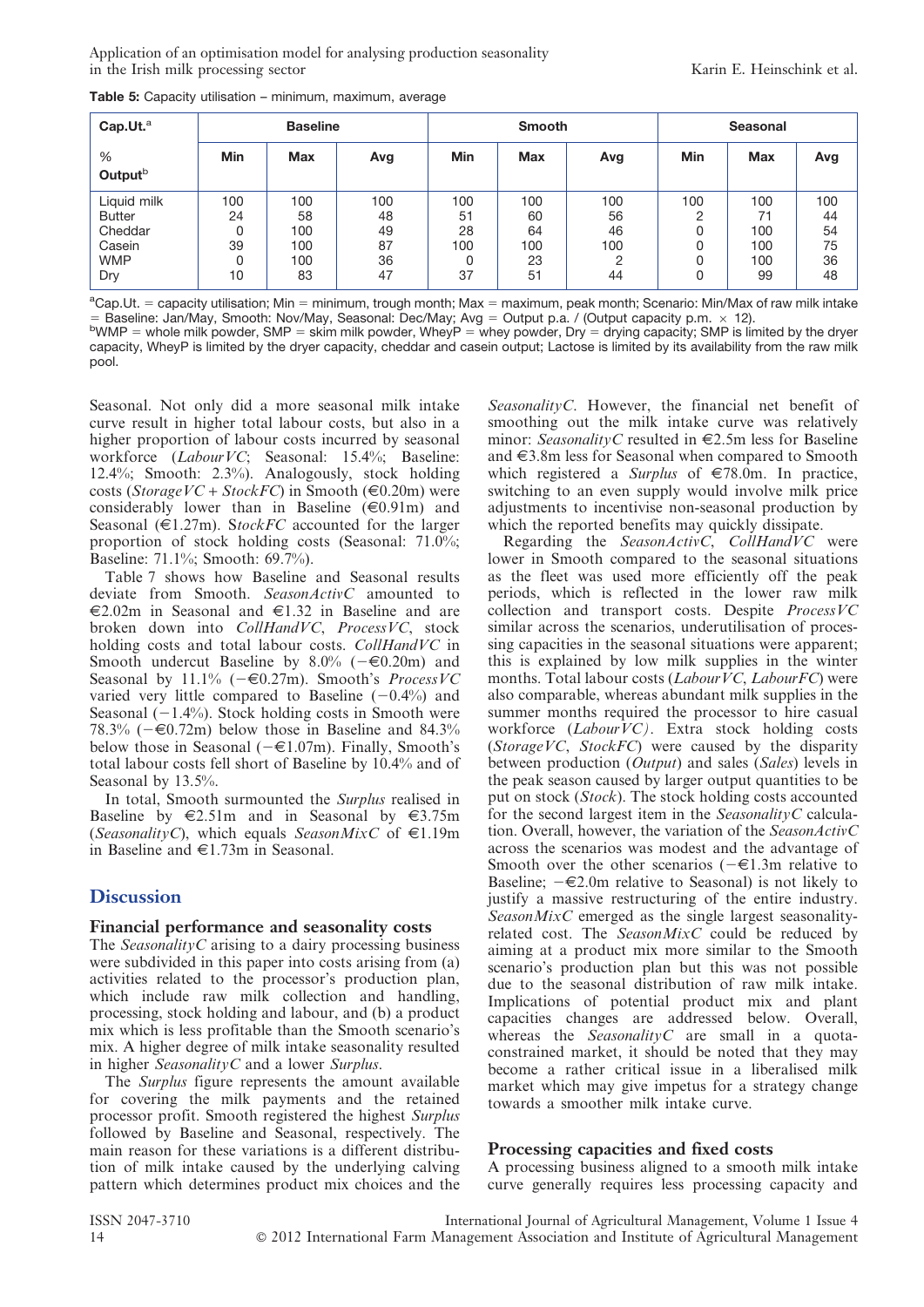Table 6: Financial results summary

| <b>Results</b>                     | Variable            |                           | <b>Baseline</b> | <b>Smooth</b> | <b>Seasonal</b> |
|------------------------------------|---------------------|---------------------------|-----------------|---------------|-----------------|
| Annual totals, $\epsilon$ '000     |                     |                           |                 |               |                 |
| Sales revenue                      | SalesRev            | Year                      | 102,200         | 103,389       | 101,664         |
| Variable costs - Output            |                     |                           | $-16,547$       | $-15,937$     | $-16,922$       |
| of which Processing                | ProcessVC           | Year                      | $-15,872$       | $-15,809$     | $-16,025$       |
| of which Storage                   | StorageVC           | Year                      | $-264$          | $-61$         | $-367$          |
| of which Labour                    | LabourVC            | Year                      | $-411$          | $-67$         | $-530$          |
| Product gross margin               | Margin              | Year                      | 85,653          | 87,452        | 84,742          |
| Variable costs - Input             |                     |                           |                 |               |                 |
| Raw milk coll, and hand.           | CollHandVC          | Year                      | $-2,664$        | $-2,467$      | $-2,741$        |
| Fixed costs                        | FC.                 | Year                      | $-7,541$        | $-7,029$      | $-7,791$        |
| of which Stock                     | <b>StockFC</b>      | Year                      | $-650$          | $-138$        | $-900$          |
| of which Labour                    | LabourFC            | Year                      | $-2,903$        | $-2,903$      | $-2,903$        |
| of which Overheads                 | OverhFC             | Year                      | $-3.988$        | $-3.988$      | $-3.988$        |
| Processor gross surplus            | <b>Surplus</b>      | Year                      | 75,448          | 77,956        | 74,210          |
| Marginal raw milk costs            | $MPMP \times Input$ | Year                      | $-66,118$       | $-67,656$     | $-63,852$       |
| Per unit, $\epsilon c/kg$ raw milk |                     |                           |                 |               |                 |
| Fixed costs                        | <b>FC</b>           | Year                      | $-2.75$         | $-2.57$       | $-2.85$         |
| Gross surplus                      | <b>Surplus</b>      | Year, W.avg. <sup>a</sup> | 27.56           | 28.48         | 27.11           |
| Marginal producer milk price       | MPMP <sup>a</sup>   | Year, W.avg. <sup>a</sup> | 24.15           | 24.71         | 23.33           |
| Marginal producer milk price       | MPMP <sup>a</sup>   | Min-Max <sup>a</sup>      | 21.02-31.32     | 23.60-26.24   | 20.80-31.75     |
| of which Volume charge             | VolCharge           | Year                      | $-3.73$         | $-3.47$       | $-3.85$         |
| Per unit, $\in$ /kg milk solid     |                     |                           |                 |               |                 |
| Marginal milk solids values        | SolidsMV            |                           |                 |               |                 |
| Fat                                | <b>FATMV</b>        | Min-Max <sup>a</sup>      | $2.85 - 2.99$   | $2.84 - 3.02$ | $2.86 - 2.99$   |
| Protein                            | <b>PROMV</b>        | Min-Max <sup>a</sup>      | $4.21 - 5.72$   | $4.47 - 5.08$ | $4.24 - 5.73$   |
| Lactose                            | LACMV               | Min-Max <sup>a</sup>      | $0.23 - 0.36$   | $0.24 - 0.36$ | $0.23 - 0.36$   |

 $a<sub>W</sub>$ avg. = weighted average, Min = minimum, Max = maximum; results rounded to nearest whole numbers.

#### Table 7: Seasonality costs

| Annual results, $\epsilon$ '000                        | Variable             | <b>Baseline</b> <sup>a</sup> | Seasonal <sup>b</sup> |
|--------------------------------------------------------|----------------------|------------------------------|-----------------------|
| Activity costs                                         | SeasonActivC         | 1.319                        | 2.021                 |
| of which Raw milk collection and handling <sup>a</sup> | CollHandVC           | 197                          | 274                   |
| of which Processing                                    | ProcessVC            | 63                           | 216                   |
| of which Stock holding                                 | StorageVC + StockFC  | 715                          | 1.068                 |
| of which Labour                                        | $LaborVC + LabourFC$ | 344                          | 463                   |
| Product mix costs                                      | SeasonMixC           | 1.189                        | 1.725                 |
| Seasonality costs, total                               | SeasonalityC         | 2,508                        | 3.746                 |

<sup>a</sup>Seasonality costs of Baseline = Baseline results – Smooth results<br>**bSeasonality costs of Seasonal – Seasonal results – Smooth results**  $b$ Seasonality costs of Seasonal = Seasonal results – Smooth results



Figure 3: Effects of production seasonality on the marginal producer milk price

thus has lower overhead costs due to the absence of major milk production peaks. In the case of Smooth, dryer capacity could nearly be halved, butter (–40%) and cheddar cheese  $(-36%)$  capacities could also be reduced substantially. However, the Smooth scenario presented in this paper examined a plant which converted from operating in a seasonal milk market to a flat milk intake curve. Thus it was assumed that the business observed in Smooth had the same plant structure and fixed costs as Baseline. The fixed costs imposed on Smooth were seen as 'sunk costs' which means that the overheads incurred by the plant in Baseline were irreversible, so that no fixed costs savings were realised when switching to a flat intake curve.

Nonetheless, there is scope to improve processing capacity utilisation and financial performance when smoothing out the milk supply curve, i.e. when simultaneously increasing annual milk intake volume. Thus, additional raw milk is processed in what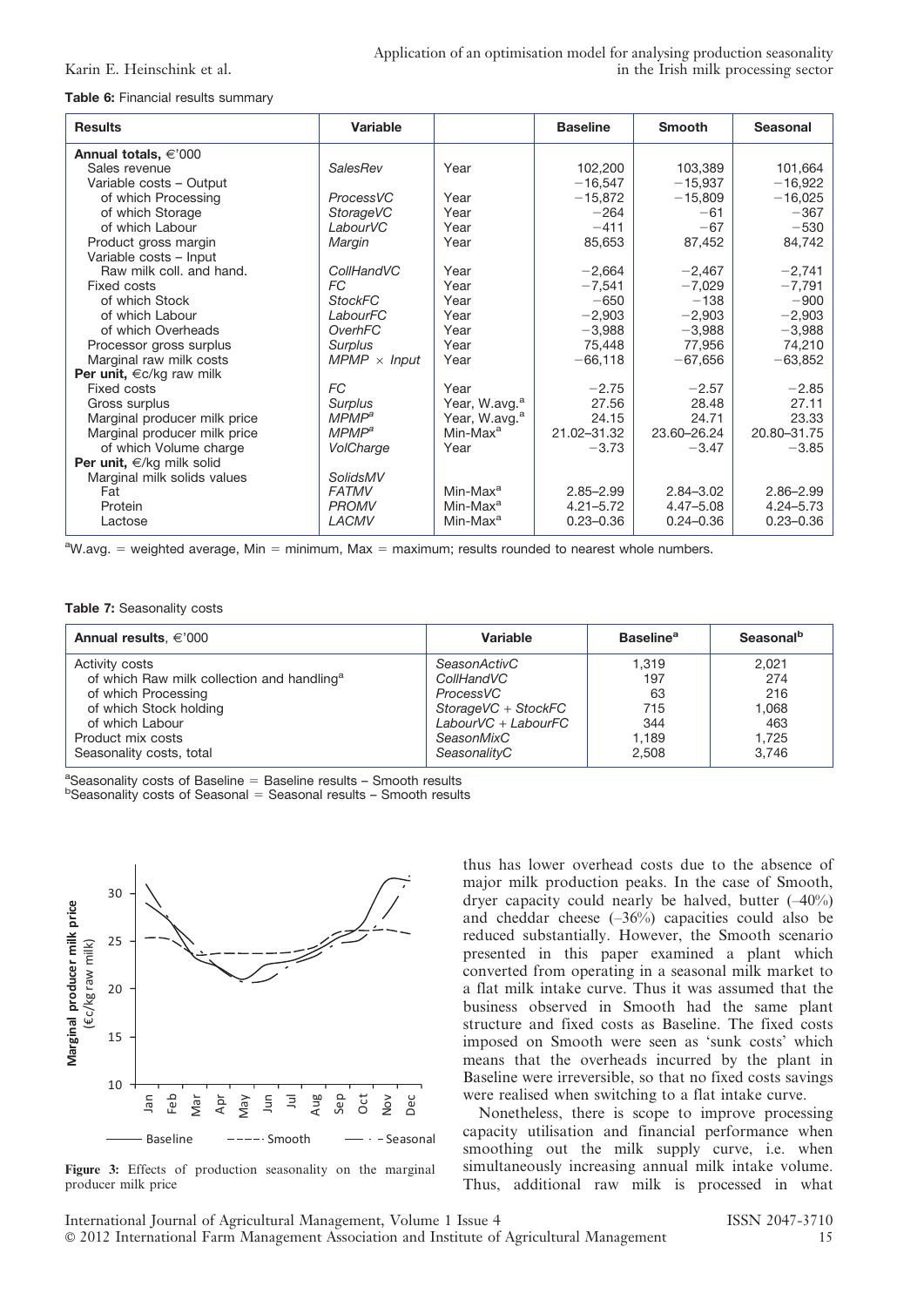previously qualified as trough periods, and FC are spread over a larger milk pool which effectively decreases the VolCharge and increases the MPMP per kg of raw milk. The removal of the milk quota regime effective from 2015 could facilitate such a strategic new positioning: By 2020, Irish milk producers are expected to increase milk production between 30% (Keane, 2010) and 50% (DAFF, 2010a), provided economic and climatic circumstances are favourable. In this context, processors must decide whether to further support a seasonal milk production by building additional capacities for the peak period or whether present capacities could be used more efficiently by means of smoothing out the milk intake pattern.

A move to less seasonal milk production systems will involve higher costs for producers which must be set against the potential benefits that will accrue to processors. On the other hand, continuation of seasonal production coupled with expansion in milk output will necessitate additional investment in peak processing capacity, the cost of which will be passed back to producers through lower milk prices. This raises important questions about whether these costs will be shared by all milk producers or only by those who actually expand their peak season milk production. Further considerations about investment into processing equipment concern product mix decisions, e.g. if the portfolio were to be changed from focusing on milk powder output towards more profitable or value-added products. Smooth focused on manufacturing the more profitable products throughout the year and consequently differed from the seasonal scenarios with respect to the product portfolio. Smooth showed a far higher casein output (+33%) than Seasonal and little milk powder output. However, the market capacity for the products to be introduced may be limited. Similarly, where the markets for the presently produced goods are saturated, processors need to seek sales opportunities for additional output resulting from an increased raw milk volume in a liberalised market. Consequently, the marketability of the targeted products in existing geographical markets, the requirement for entering new markets, and the costs entailed by finding or creating additional demand would need to be taken into consideration when opting for product mix changes and output increases.

# Milk solids marginal values and marginal producer milk price

Marginal values are affected by the production and marketing capacities relative to the availability of raw materials. In the case of a milk processing plant, it is optimal for the processor to first allocate its raw materials (i.e. milk solids) to the most profitable product until the capacity or market constraint for that product is reached. Milk solids are then allocated to the next most profitable product and so on until the milk supply is exhausted.

Consequently, in a month of high milk supply, capacities for the higher-margin products are exhausted and milk must be allocated to lower-margin products, thereby driving down the shadow price (marginal value) for extra units of purchased milk. However, if the processor has a small volume of milk supply relative to a large processing capacity for a high margin product, both  $SolidsMV$  and  $MPMP$  in that month will be high if the processor has scope to allocate additional milk to the high margin product. Thus in a market with seasonal milk supply,  $SolidsMV$  and  $MPMP$  are likely to be higher in trough months and lower in peak months of supply. This was evident in the model results where the monthly MPMP curve was more stable in the Smooth scenario than in Baseline or Seasonal. The weighted average annual MPMP per kg raw milk was highest in Smooth ( $\in$ c24.71), followed by Baseline  $(\epsilon c24.15)$  and it was lowest in Seasonal ( $\epsilon c23.38$ ). These differences reflect the fact that in the Baseline and Seasonal scenarios a greater proportion of raw milk was processed into lower margin milk powders (SMP, WMP) and it was these commodities that effectively set the marginal milk price in peak months of raw milk supply. MPMP was further supressed in the Baseline and Seasonal scenarios due to seasonality elevating key processing costs in areas such as product storage, especially interest on working capital, and labour utilisation.

Nevertheless the model results suggest that the benefits to Irish producers in terms of higher MPMP per kg of raw milk from switching to a smoother production profile are relatively modest ( $\in$ c0.56 relative to Baseline;  $\epsilon$ c1.33 relative to Seasonal). This is especially relevant since the potential producer price enhancement must be weighed against the extra production costs, higher feed costs in particular (Dillon et al., 2008), of non-seasonal dairy systems.

# 6. Conclusions

This paper examined a plant operating three differing intake patterns in a milk-quota constrained environment. However, Irish milk producers are expected to significantly increase supply post milk quota abolition in 2015, which in turn requires a strategy for processors dealing with this larger milk pool in a liberalised market. This strategy could encourage, for instance, a smoother milk supply curve or an altered structure of the processing sector. In this context, future research could address the key questions of (a) whether the plant capacities available at present suffice to cover the extra raw milk volume provided the national milk supply curve is flattened or (b) whether substantial investment should be made so as to be able to maintain the traditional pasture-based dairy production which is seasonal in nature. Alternatively, new markets could be targeted which would entail considerable expenses for establishing logistics, business relations, a marketing strategy etc. Operating a seasonal dairy industry is a strategic choice which implies servicing different market segments (i.e. commodities) and being exposed to other risks (i.e. price fluctuations on international markets).

In a quota-constrained environment, the model results suggest that efforts to aggressively reduce seasonality are unlikely to significantly enhance the profitability of the Irish dairy industry. Specifically, the financial gains to the processor from pursuing non-seasonal production appear to be relatively modest since the capacities required for current production peaks are in place. Capacity-related sunk costs such as depreciation cannot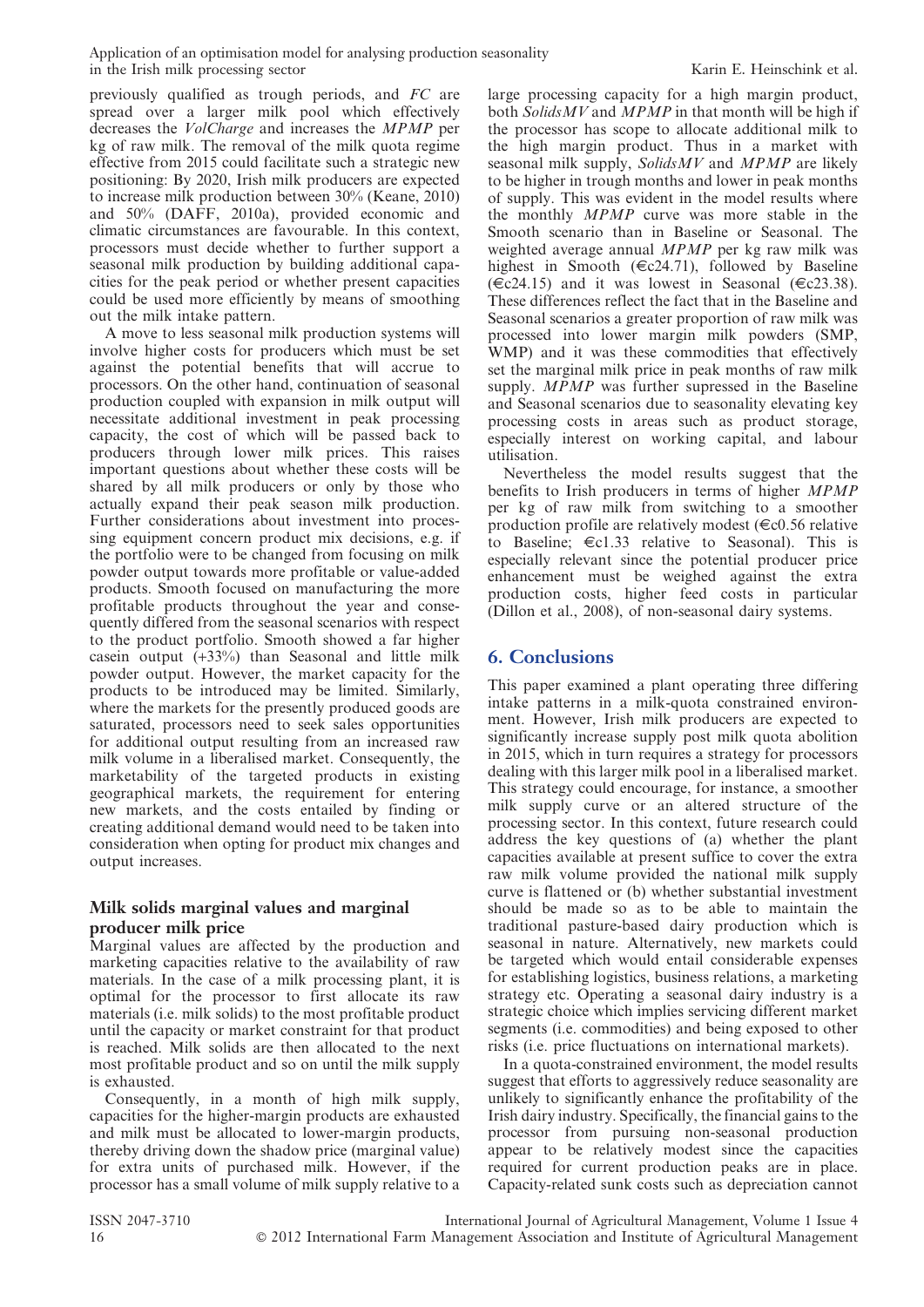be reduced through smoothing production. Moreover, the farm-level production costs (esp. concentrate feed) of switching to year-round dairying are likely to be substantial necessitating considerable milk price premiums to encourage greater off-peak production (Davis and Kirk, 1985).

An important caveat is that the above conclusions are based on the current quota constrained environment and with the proposed removal of milk quotas the optimum strategy for processors may change. The industry will need to decide if it is better to incur investment costs for additional peak processing capacity or to incentivise less seasonal production to handle extra supplies through better year-round utilisation of existing plant. This is a crucial strategic decision for Irish milk processors which is being analysed in an extension of the present study.

It has been demonstrated in this paper that the multi-period optimisation model as discussed above proves to be a useful tool for analysing the effects of seasonal milk production at processor level especially with respect to financial performance, product mix, capacity utilisation and operational aspects of seasonality, such as product storage and labour utilisation. It is proposed that a natural extension to the work reported in this paper would be an integrated producer-processor model providing a more holistic industry-level perspective. An integrated approach would allow for a more detailed examination of potential strategies to dampen production seasonality such as seasonal supply contracts and milk pricing incentives. Such an approach would necessarily estimate the likely trade-offs between farm-level production costs versus processor benefits arising from improved market returns and reduced seasonality costs. The objective should be to identify strategies that sustainably enhance the financial performance of the dairy industry as a whole.

# About the authors

Karin E. Heinschink (karin.heinschink@gmail.com) studied International Business Administration at the Vienna University of Economics and Business Administration in Austria. Her master's thesis examined ''The production of cattle and cattle meat in Austria and the USA'' (2008). Today she works as a PhD student at University College Dublin, Ireland under the supervision of Dr. Michael T. Wallace in the field of Agricultural Economics. Her principal research interests include the production and processing of livestock and its products as well as mathematical modelling.

Dr. Laurence Shalloo is a senior research officer at the Animal & Grassland Research and Innovation Centre, Teagasc, Moorepark, Fermoy, Co. Cork, Ireland. His research interests include farm systems and milk processing sector modelling.

Dr Michael T. Wallace is a lecturer in agricultural economics at University College Dublin. He completed his PhD at Queen's University of Belfast on the use of multiple criteria decision making models in agricultural management. He currently teaches in the areas of farm

business management, production economics, and business modelling. His principal research interests are in the application of mathematical modelling techniques to the study of agricultural systems and business decision making.

# Acknowledgements

The authors gratefully acknowledge financial support of the Department of Agriculture, Fisheries and Food through the Research Stimulus Fund. They would also like to thank the two anonymous reviewers for their helpful comments.

# **REFERENCES**

- Bangstra, B. A., Berger, P. J., Freeman, A. E., Deiter, R. E. and La Grange, W. S. 1988. Economic value of milk components for fluid milk, cheese, butter, and nonfat dry milk and responses to selection. Journal of Dairy Science, 71, 1789– 1798.
- Breen, J. 2001. A new direction for the payment of milk: Technological and seasonality considerations in multiple component milk pricing of milk (liquid and manufacturing) for a diversifying dairy industry. M.Agr.Sc., University College Dublin.
- Breen, J., Wallace, M., Crosse, S. and O'Callaghan, D. 2003. A new direction for the payment of milk: Technological and seasonality considerations in multiple component milk pricing of milk (liquid and manufacturing) for a diversifying dairy industry. End of project report. Dublin/Fermoy, Ireland: University College Dublin, Teagasc Dairy Products Research Centre Moorepark.
- Burke, J. A. 2006. Two Mathematical programming models of cheese manufacture. Journal of Dairy Science, 89, 799–809.
- CSO 2011. Main Data Dissemination Service. Central Statistics Office Ireland, Dublin, Ireland.
- Daff. 2009. Fact sheet on Irish agriculture  $-$  December 2009 [Online]. Dublin, Ireland: Department of Agriculture, Fisheries and Food. Available: http://www.agriculture.gov.ie/media/ migration/publications/2009/Fact%20Sheet%20on%<br>20lrish%20Agriculture%20Dec%202009.pdf [Accessed 20Irish%20Agriculture%20Dec%202009.pdf March 10, 2010].
- Daff 2010a. Food harvest 2020. A vision for Irish agro-food and fisheries. Dublin, Ireland.
- Daff 2010b. Milk and dairy establishments approved under the hygiene regulations, quarterly verification. Dublin, Ireland: Department of Agriculture, Fisheries and Food.
- Dillon, P., Hennessy, T., Shalloo, L., Thorne, F. and Horan, B. 2008. Future outlook for the Irish dairy industry: A study of international competitiveness, influence of international trade reform and requirement for change. International Journal of Dairy Technology, 61, 16–29.
- Downey, L. and Doyle, P. T. 2007. Cow nutrition and dairy product manufacture – Implications of seasonal pasturebased milk production systems. Australian Journal of Dairy Technology, 62, 3–11.
- EC 2010a. EU market prices for representative products (monthly), PRODCOM.: European Commission.
- EC 2010b. Statistics on the production of manufactured goods (annual 2009), Eurostat. European Commission.
- FAO 2010. Greenhouse gas emissions from the dairy sector. A life cycle assessment. Rome, Italy: FAO Animal Production and Health Division.
- Fox, P. F. and Mcsweeney, P. 1998. Dairy Chemistry and Biochemistry, London, UK, Blackie Academic and Professional.
- Guinee, T. P., O'Brien, B. and Mulholland, E. O. 2007. The suitability of milk from a spring-calved dairy herd during the transition from normal to very late lactation for the manufacture of low-moisture Mozzarella cheese. International Dairy Journal, 17, 133–142.